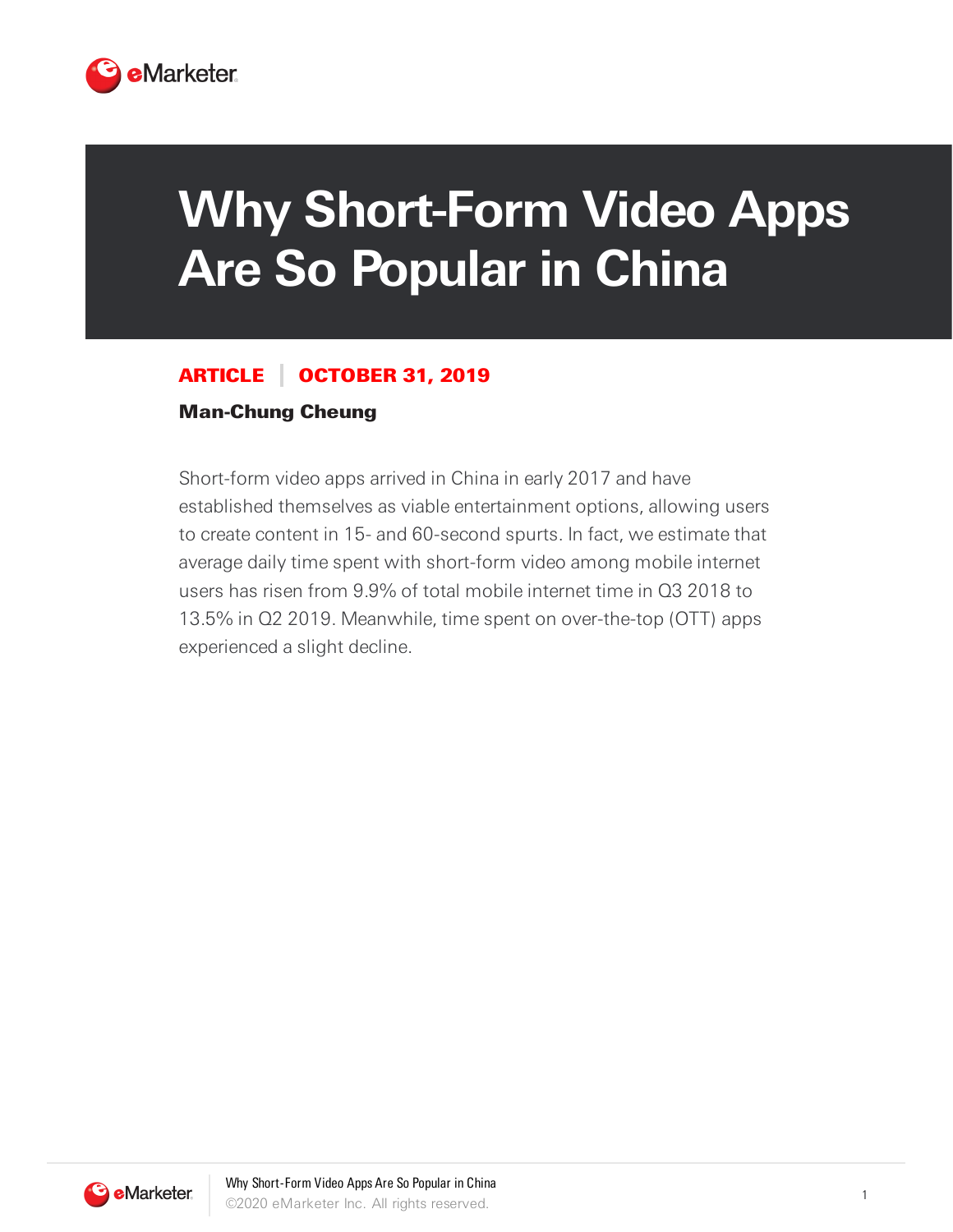## **Average Daily Time Spent on Mobile Apps in China,** by Type, Q3 2018-Q2 2019 hours and % of total

|                                                                                                                                                                                                                                                                          | Q3 2018 |       | Q4 2018 Q1 2019 | Q2 2019           |
|--------------------------------------------------------------------------------------------------------------------------------------------------------------------------------------------------------------------------------------------------------------------------|---------|-------|-----------------|-------------------|
| Type of app (% of total)                                                                                                                                                                                                                                                 |         |       |                 |                   |
| Instant messaging                                                                                                                                                                                                                                                        | 31.0%   | 28.3% | 29.8%           | 30.6%             |
| Short-form video                                                                                                                                                                                                                                                         | 9.9%    | 11.7% | 12.3%           | 13.5%             |
| Video-on-demand/over-the-top                                                                                                                                                                                                                                             | 12.5%   | 12.0% | 10.9%           | 10.7%             |
| News (general)                                                                                                                                                                                                                                                           | 8.6%    | 9.0%  | 9.0%            | 7.9%              |
| Gaming                                                                                                                                                                                                                                                                   | 8.0%    | 7.9%  | 7.0%            | 7.2%              |
| Mcommerce (general)                                                                                                                                                                                                                                                      | 3.1%    | 3.3%  | 3.8%            | 4.0%              |
| Reading/ebooks                                                                                                                                                                                                                                                           | 3.4%    | 3.5%  | 3.6%            | 3.8%              |
| Browser                                                                                                                                                                                                                                                                  | 4.1%    | 3.9%  | 3.8%            | 3.4%              |
| Other                                                                                                                                                                                                                                                                    | 19.4%   | 20.4% | 19.8%           | 18.9%             |
| Type of app (hours per day)                                                                                                                                                                                                                                              |         |       |                 |                   |
| Instant messaging                                                                                                                                                                                                                                                        | 1.30    | 1.25  | 1.28            | 1.44              |
| Short-form video                                                                                                                                                                                                                                                         | 0.42    | 0.51  | 0.53            | 0.63              |
| Video-on-demand/over-the-top                                                                                                                                                                                                                                             | 0.53    | 0.53  | 0.47            | 0.50              |
| News (general)                                                                                                                                                                                                                                                           | 0.36    | 0.40  | 0.39            | 0.37              |
| Gaming                                                                                                                                                                                                                                                                   | 0.34    | 0.35  | 0.30            | 0.34              |
| Mcommerce (general)                                                                                                                                                                                                                                                      | 0.13    | 0.15  | 0.16            | 0.19              |
| Reading/ebooks                                                                                                                                                                                                                                                           | 0.14    | 0.15  | 0.15            | 0.18              |
| Browser                                                                                                                                                                                                                                                                  | 0.17    | 0.17  | 0.16            | 0.16              |
| Other                                                                                                                                                                                                                                                                    | 0.81    | 0.90  | 0.85            | 0.89              |
| <b>Total</b>                                                                                                                                                                                                                                                             | 4.20    | 4.40  | 4.30            | 4.70              |
| Note: represents activity in the Jiguang (Aurora Mobile) network, broader<br>industry metrics may vary; via smartphones and tablets<br>Source: Jiguang (Aurora Mobile), "Q2 2019 Mobile Internet Industry Data<br>Research Report;" eMarketer calculations, Aug 15, 2019 |         |       |                 |                   |
| 249278                                                                                                                                                                                                                                                                   |         |       |                 | www.eMarketer.com |

Why are short-form video apps so popular? We took a look at this for our latest report on digital video in China and spoke with Annie He, global PR manager of Kuaishou Technology, a Beijing-based short-video platform.

She told us that she believes short-form video and OTT video streaming are becoming increasingly complementary: "The rise of short video hasn't really disrupted other types of video, as consumption of long-form content is still prevalent. The short form, however, provides a new choice for users and fits a person's quick pace of life."

Marketers in China have come to regard short-form video apps as an ideal environment to interact with consumers and an effective advertising platform. Short-form videos in China attracted \$2.1 billion worth of ads in 2018, according to a June 2019 Forrester Research report. This amount is forecast to grow more than threefold to \$6.5 billion by 2023.

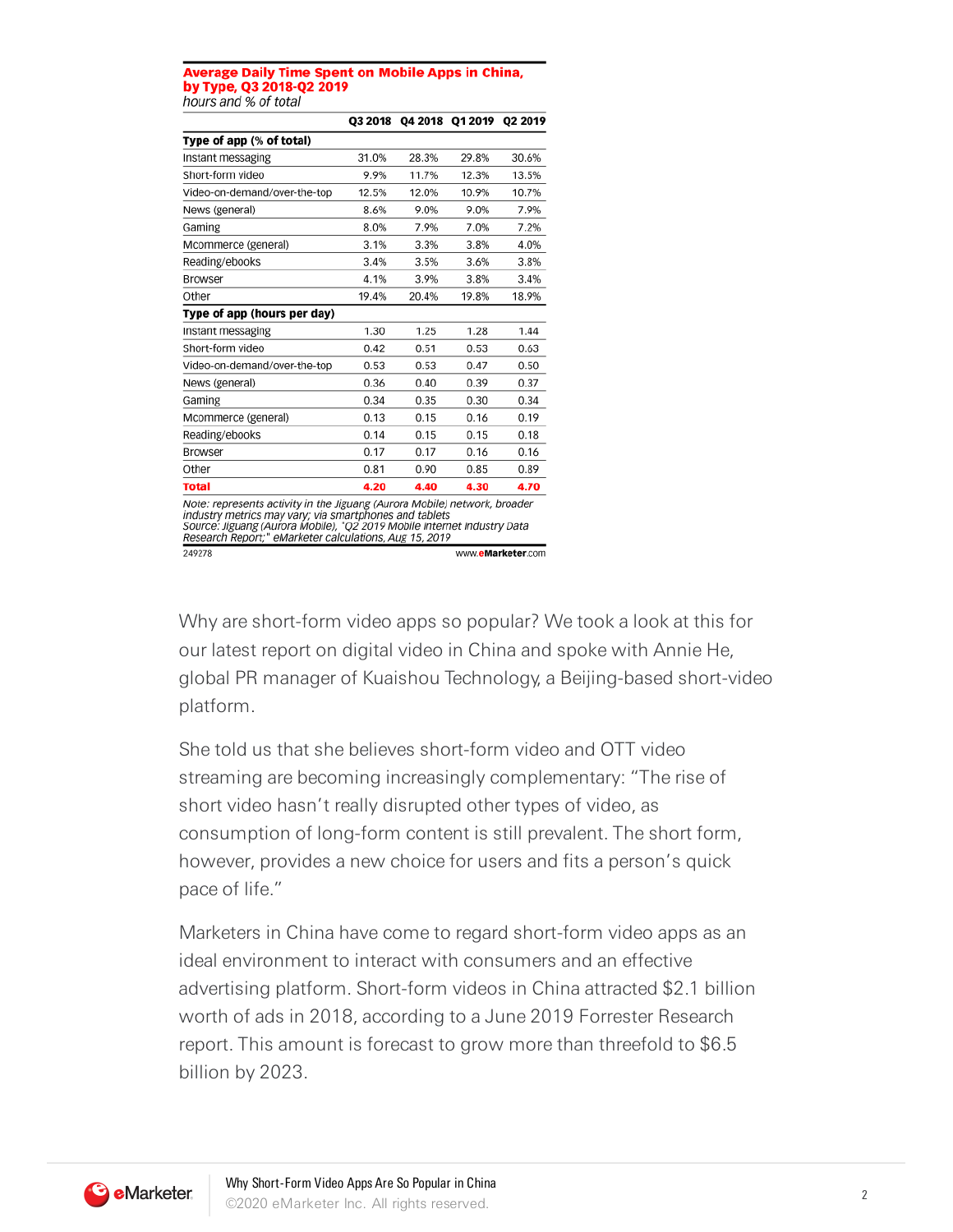According to a Trend Consulting survey, short-form video app users opened their apps an average of seven times daily in 2018. Usage was especially heavy during lunch, after work during the evenings at home, and right before bed. Not only are short-video viewers consuming more content, but they are highly engaged on the platform—93.0% liked the content, 84.5% commented, and 90.6% shared a video, according to the survey.

With the exception of Alibaba, China's largest digital giants, including ByteDance, Baidu and Tencent, have entered the short-video space the clear winners as of June 2019 were ByteDance's Douyin (international version of TikTok) and Kuaishou, according to data from QuestMobile.

Taking a closer look at the age breakdown of Douyin and Kuaishou users in China, iiMedia Research found in January 2019 that over half of users were 24 or younger. And on both platforms, those under 35 made up more than 85%.

Douyin has been the undisputed leader in the short-form video space since it entered the market less than three years ago with its signature watermark filters, music selection and sophisticated video-editing tools. The app has become synonymous with hip urban culture in China.

Kuaishou, however, has a "humbler" base of lower-tier cities and rural areas, with users uploading silly stunts to impress their peers and farmers proudly displaying their produce. Kuaishou has recently launched a number of new initiatives designed to attract more users, including acquiring top content creators and key opinion leaders (KOLs). It has also enhanced its group chat functionality.

Douyin and Kuaishou are both testing video clips as long as 15 and 10 minutes, respectively, which is a departure from their short-form roots. Currently, Kuaishou users' default video length is up to 57 seconds. The platforms hope that the longer formats will help boost user engagement by providing room for more creativity.